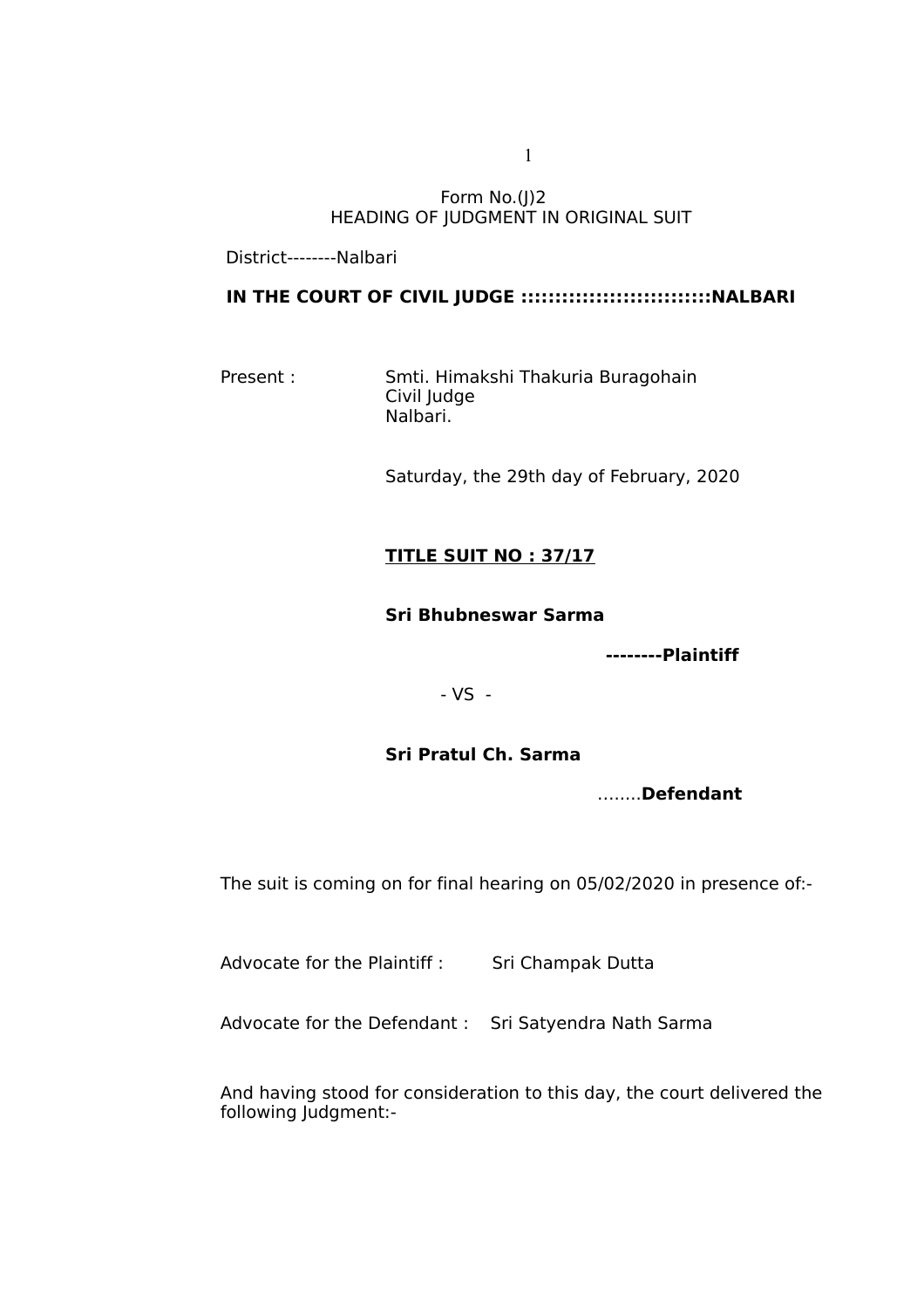# **J U D G M E N T**

1. This is a suit filed for specific performance of contract for sale, injunction along with other reliefs.

2. The plaintiff's case in brief is that the defendant agreed to sell to the plaintiff an area of land measuring 1 katha 5 lecha land covered by PK patta No 42 Dag No 35 situated at village Dhekiabari, Mouza Batahgila, in the district of Nalbari at a consideration price of Rs. 4 lakhs only. Accordingly on 10/10/2015 the defendant executed a deed of agreement on receipt of Rs. 2,00,000/- in cash from the plaintiff as earnest money and promised to execute and register the sale deed on receipt of a balance amount of the purchase price. Later on the defendant received Rs. 50,000/- on 12/10/2015 in cash as earnest money and accordingly made an endorsement to that effect on the over leaf of the first page of the said deed of agreement. The defendant also promised to execute and register the sale deed in respect of the suit land on receipt of the sale permission from the competent authority. The plaintiff agreed to pay the balance amount of the purchase price of Rs. 1,50,000/- to the defendant and thereafter requested the defendant several times to execute the sale deed in favour of the plaintiff. But inspite of the repeated demands made by the plaintiff the defendant has turned a deaf ear to the plaintiff's demand. On 14/12/2016 the plaintiff sent an advocate notice to the defendant to which the defendant issued a rejoinder dated 23/12/2016 through his advocate by narrating a false and concocted story. The plaintiff has further alleged that the defendant is now trying to sell the suit land to some other persons. Hence this case.

3. On receipt of summons issued, the defendant appeared in the suit and contested the suit by filing his written statement. In his written statement the defendant denied the entire averments made by the plaintiff in his plaint. The defendant has alleged that the plaintiff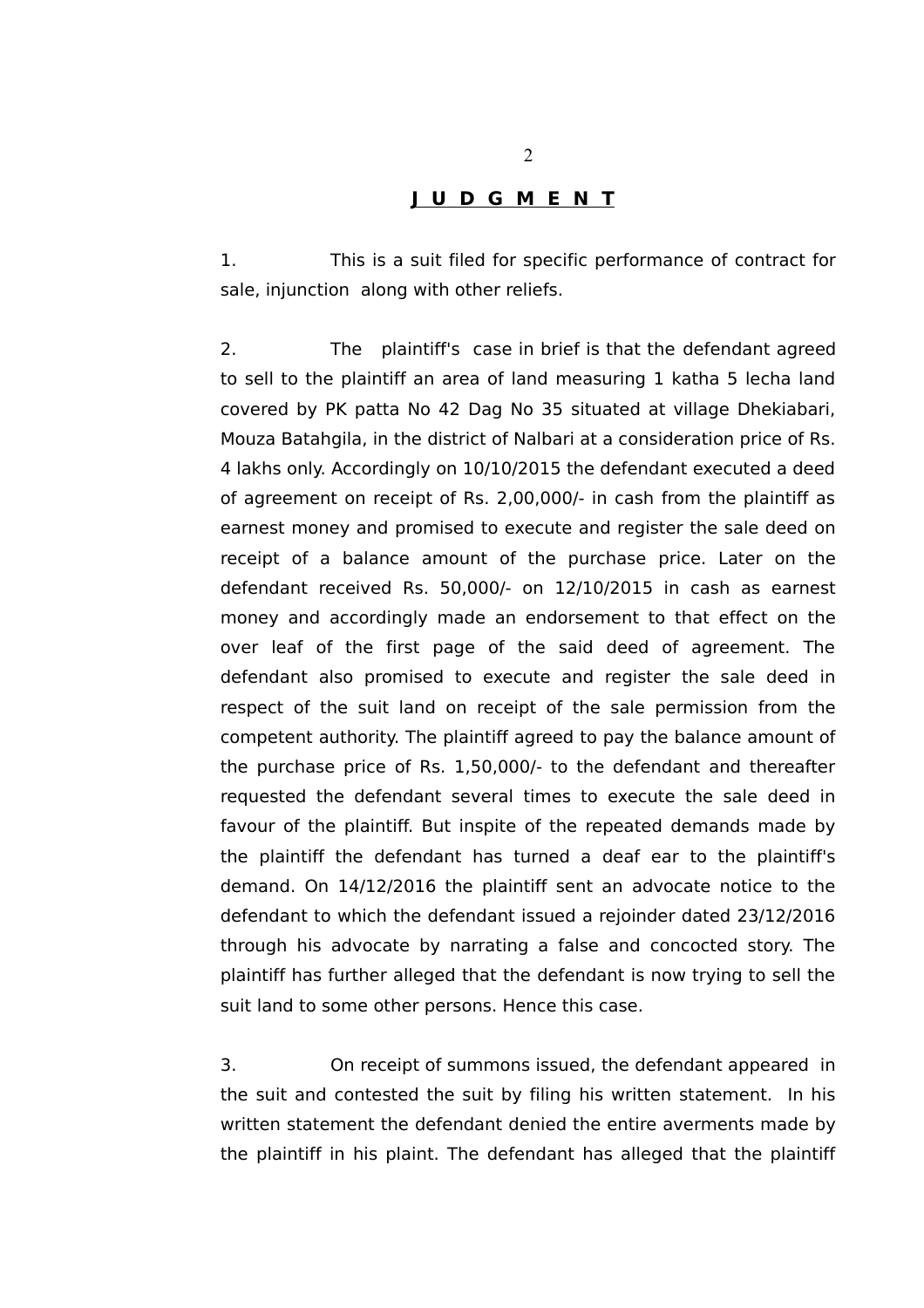allured him in the name of giving a job to his son Chinmoy Sarma for which he required Rs. 5 lakhs. When the defendant disclosed that he had nothing to pay, in that context the plaintiff asked the defendant to put his signature in a blank stamp paper and after giving job to the son of the defendant, if the defendant fails to pay the entire amount with interest then the defendant will have to execute the registered sale deed for transfer of 1 katha 5 lecha land of the defendant. In this way the defendant put his signature on the blank stamp papers. According to the defendant he did not execute any agreement for sale as alleged by the plaintiff. The defendant further averred that even his son did not get any job. Hence the defendant has prayed for dismissal of the suit.

- 4. On perusal of the pleadings following issues were framed--
	- (i) Whether the suit is maintainable in its present form ?
	- (ii) Whether the defendant executed a deed of agreement for sale on 10.10.15 on receipt of Rs. 2,00,000/- (Rupees Two Lacs) only in cash as earnest money from the plaintiff ?
	- (iii) Whether the defendant received another Rs. 50,000/- (Rupees Fifty Thousand) only on 12.10.15 in cash as earnest money from the plaintiff ?
	- (iv) Whether the defendant failed to perform his part of contract ?
	- (v) Whether the plaintiff is entitled to any relief/ reliefs as prayed for ?
	- (vi) To what other relief/ reliefs are the parties entitled to ?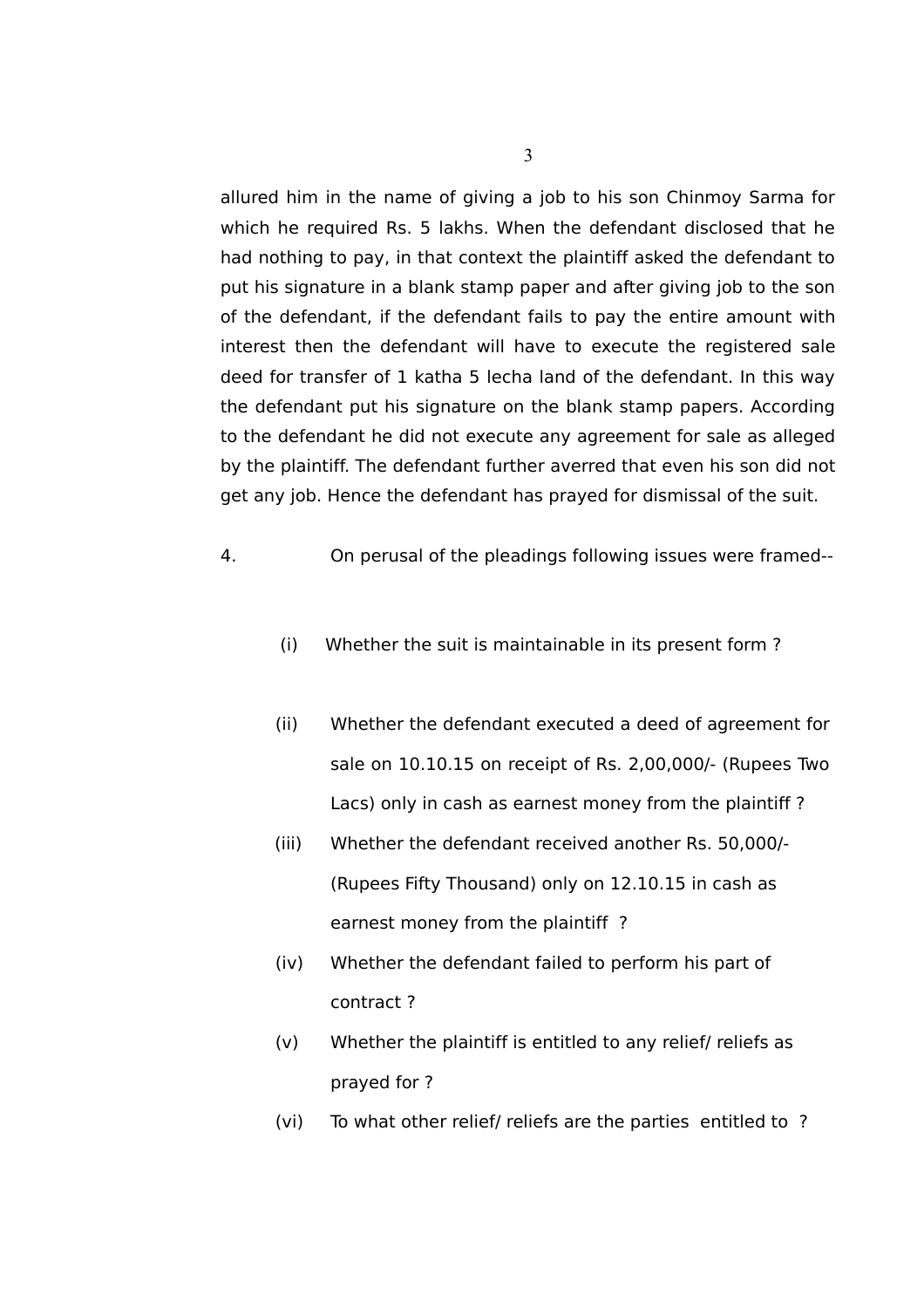# **F I N D I N G S A N D R E A S O N S T H E R E O F**

5. In support of the case the plaintiff has adduced the evidence of 2 (Two) witnesses and has exhibited 6 (six) documents. On the other hand the defendant adduced 2 (two) witnesses but has exhibited no documents.

6. I have heard the arguments of the Ld. Counsels for plaintiff and defendant and have discussed the issues as follows :-

#### **ISSUE NO (i) :**

#### **Whether the suit is maintainable in its present form ?**

7. The defendant has stated in their written statement stated that the suit is not maintainable in its present form. However there is no specific pleadings as to how the suit is not maintainable in its present form or in which manner it should have been filed. The plaintiff has filed this suit for specific performance of contract along with permanent injunction. The suit is filed within proper jurisdiction and within the specified period of limitation. Proper court fee has also been filed. I find nothing to hold that the suit is not maintainable in its present form.

Accordingly, this issue is decided in the affirmative and in favour of the plaintiff.

# **ISSUE NO (ii) & (iii) :**

**Whether the defendant executed a deed of agreement for sale on 10.10.15 on receipt of Rs. 2,00,000/- (Rupees Two Lacs) only in cash as earnest money from the plaintiff ?**

# A N D

**Whether the defendant received another Rs. 50,000/- (Rupees Fifty Thousand) only on 12.10.15 in cash as earnest money from the plaintiff ?**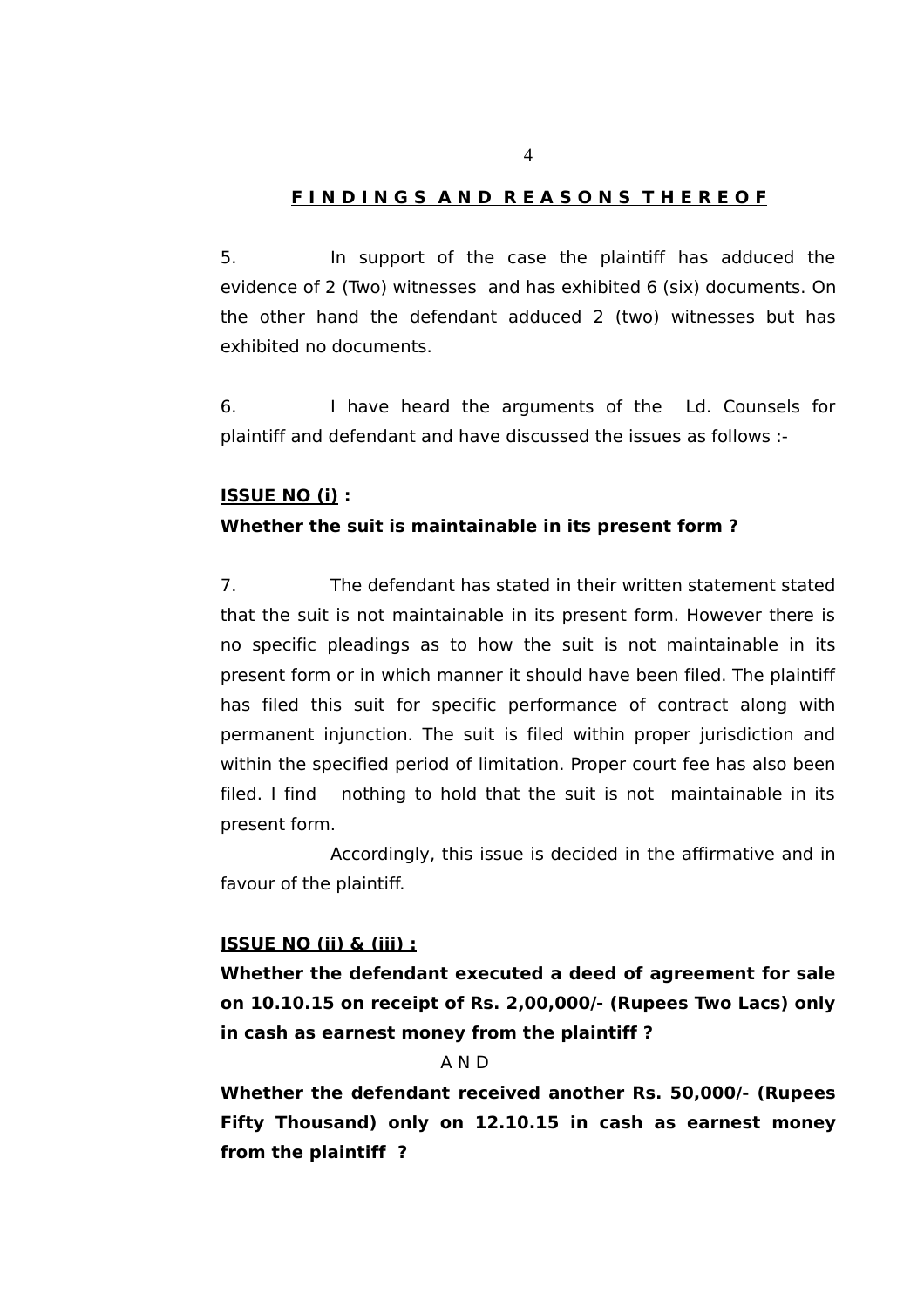8. Issue No (ii) and (iii) are discussed together for the sake of convenience as they are inter-related. It is the pleadings of the plaintiff that the defendant had agreed to sale 1 katha 5 lecha land to the plaintiff at a consideration price of Rs. 4,00,000/-(Four lakh) only and on 10/10/2015 on receipt of Rs. 2,00,000/-(Two lakh only) in cash as earnest money the defendant executed the agreement for sale and promised to execute the sale deed. Thereafter on 12/10/2015 the defendant again received Rs. 50,000/- as earnest money from the plaintiff and accordingly made a endorsement to that effect on the over leaf of the first page of the said deed of agreement.

The defendant denied the averments of the plaintiff by stating that in the name of giving job to the defendant's son the plaintiff demanded Rs. 5,00,000/- from the defendant and when the defendant told him about his inability to pay the said money, the plaintiff took his signature on blank stamp papers and imposed condition that if the defendant fails to repay back the amount with interest, then the defendant will have to execute registered sale deed of 1 katha 5 lecha land in favour of the plaintiff. The defendant has alleged that after denying his signature on the said blank stamp papers the plaintiff converted the same into the alleged agreement for sale.

9. The learned counsel for the defendant submitted that as per the Registration Act, the agreement for sale marked as Ext-1 is not registered. The learned counsel for the defendant also submitted that even the scribe, Suklal Choudhury examined as PW 2 admitted that registration is a must in agreement for sale.

10. At this point let me discuss the relevant provision of Registration Act regarding the compulsory registration of documents. Indian Registration Act is an act to consolidate the enactments relating to the registration of documents. The object of registration is conservation of evidence and title. Section 17 of the Indian Registration Act, 1908 deals with the documents that a compulsory to be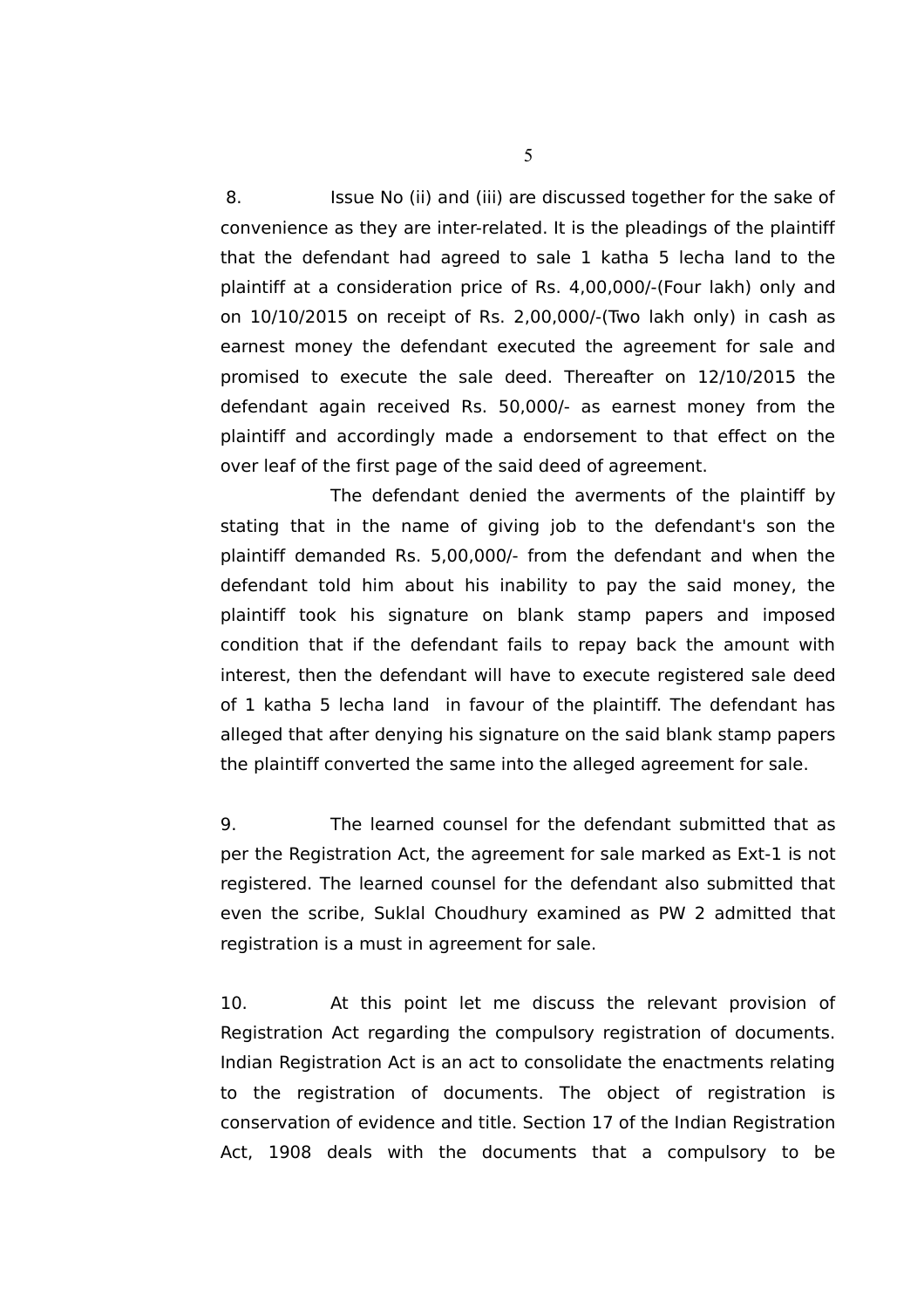registered. The documents registrable under the act falls under three categories.

**In the 1st category,** documents relating to transaction which according to the substantive law, can be affected only by registered documents. In order for a transaction to be valid must be affected by a registered instrument only. What it provides is that when there is a written instrument evidencing a transaction, it must be, in certain cases, be registered. Under Section 17 of the Registration Act, the compulsory registrable documents are given.

**In the 2nd category,** certain transaction can be affected without writing, i.e. partitions, releases, settlement, etc. But if the transaction is evidenced by a writing and relates to immovable property, the registration Act steps in and clause (b) and (c) of Section 17 (1) of the said Act require registration of such documents, subject to the exception specified in sub section (2) of that section.

**In the 3rd category,** it is open to the parties, if they choose, to get certain documents registered at their option and this is permitted by section 18 of the Registration Act.

11. An agreement to sale in respect of a immovable property containing recites as to payment of prise is not compulsorily registrable as an agreement to sell does not create any present right in property. It only recites an agreement arrived at between the parties that the sellers would transfer the proposed property to the purchaser by registration of a documents.

Hence, in my view agreement for sale is not required to be compulsorily registered.

12. On perusal of Exhibit 1 it is seen that the defendant has put his signatures in all the three pages. It is also seen that the defendant has also put his signature on the acknowledgement dated 12/10/2015 behind the back of the 1st page of Exhibit1. Apart from that it is seen that in his written statement the defendant has averred that the plaintiff took his signatures on blank stamp papers. But the third page of Exhibit 3 is not a stamp paper.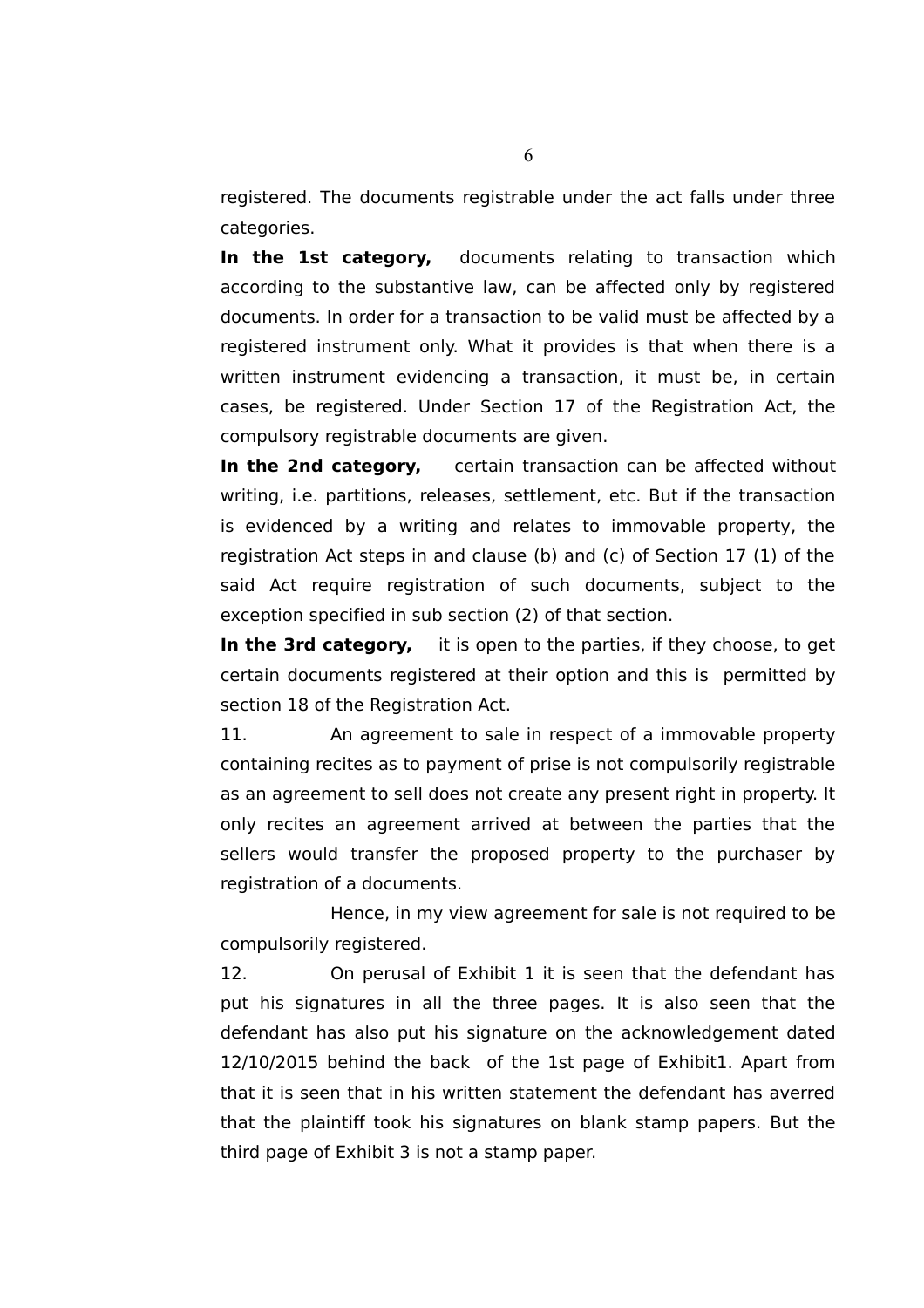13. PW 1 has stated in his cross-examination that Chinmoy Sarma the son of the defendant and Mathur Deka were also witnesses of Exhibit 1. DW 1 has identified the signatures of his son Chinmoy Sarma, marked as Exhibit 1(4). DW 1 has also admitted his signatures which is marked as in Exhibit 1, Exhibit 1(1), 1(2), 1(3) and 1(11). Apart from that DW 1 has also admitted the endorsement marked as Exhibit 1(10) to the effect that on 12/10/15 he again took an amount of Rs. 50,000/- in cash from the plaintiff in connection with Exhibit 1. It is further stated by DW 1 that at the time of putting his signatures on the blank stamp papers, Guneswar Barman was a witness. But if we go through the cross of DW 2, Guneswar Barman, we find him stating that Pratul Sarma did not put any signature on any stamp paper in front of him.

14. In view of the above discussion it appears that the plaintiff has proved his case by examining the scribe of Ext-1 as PW 2. The defendant could not shake the plea of the plaintiff while cross examining the PWs. Whereas in his cross examination DW 1 admitted the acknowledgement as well as his signature and the signature of his sons.

15. There is no doubt that the defendant had executed Exhibit 1 in favour of the plaintiff after receiving Rs. 2,50,000/- from the plaintiff as earnest money on two installments.

Situated thus issue No (ii) and (iii) are decided in the affirmative and in favour of the plaintiff.

## **ISSUE NO (iv) :**

## **Whether the defendant failed to perform his part of contract ?**

16. Exhibit 4 makes it clear that on 14/12/2016 the plaintiff had sent an advocate notice to the defendant demanding the execution and registration of sale deed by receiving the balance money. Vide Exhibit 6 it appears that the defendant replied to the sale notice by completely denying the claim of the plaintiff by narrating a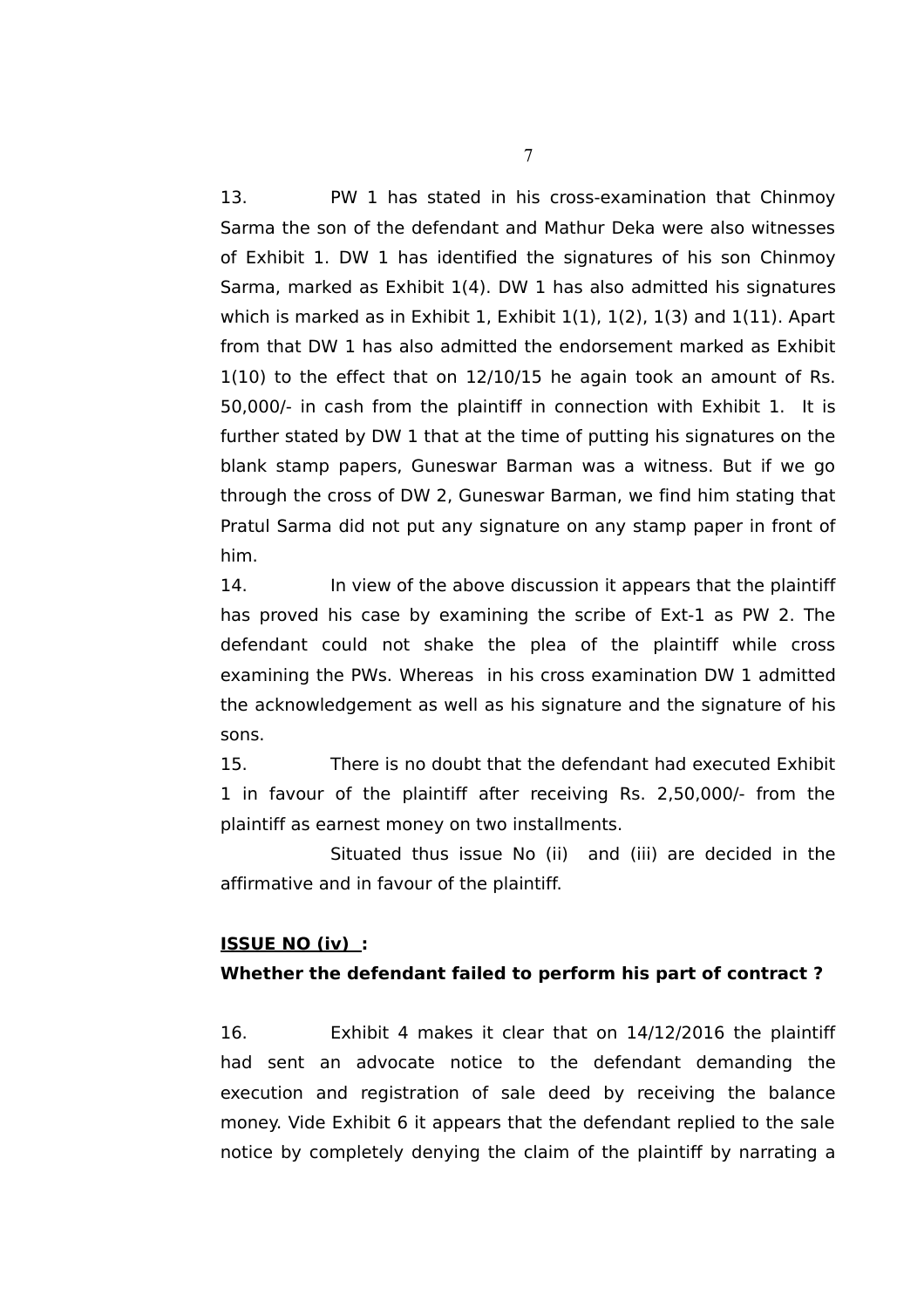different story. It is already held in the previous issue that the defendant has executed Exhibit 1 in favour of the plaintiff and received earnest money of Rs. 2,50,000/- from the plaintiff in two installments. Hence it can be presumed that the defendant failed to perform his part of contract.

Accordingly this issue is decided in the affirmative and in favour of the plaintiff.

#### **ISSUE No (v) and (vi)** :

**Whether the plaintiff is entitled to any relief/ reliefs as prayed for ?**

#### **A N D**

#### **To what other relief/ reliefs are the parties entitled to ?**

17. It is already discussed in the previous issue that the defendant executed Exhibit 1 in favour of the plaintiff but failed to execute the sale deed as promised. The plaintiff has prayed for a decree of Specific Performance of Contract with a direction to the defendant to execute the sale deed in favour of the plaintiff by accepting the balance amount of the purchased price from him. It is seen that as an alternative relief the plaintiff has also prayed for a decree to realize the earnest money of Rs. 2,50,000/- along with interest @ 12 % per annum due thereon and Rs. 25,000/- being the cost and expenses incurred by the plaintiff in respect of the transactions as compensation. Therefore keeping all aspects in mind I deem it proper to grant the alternative relief to the plaintiff as prayed for.

Accordingly these two issues are decided in favour of the plaintiff.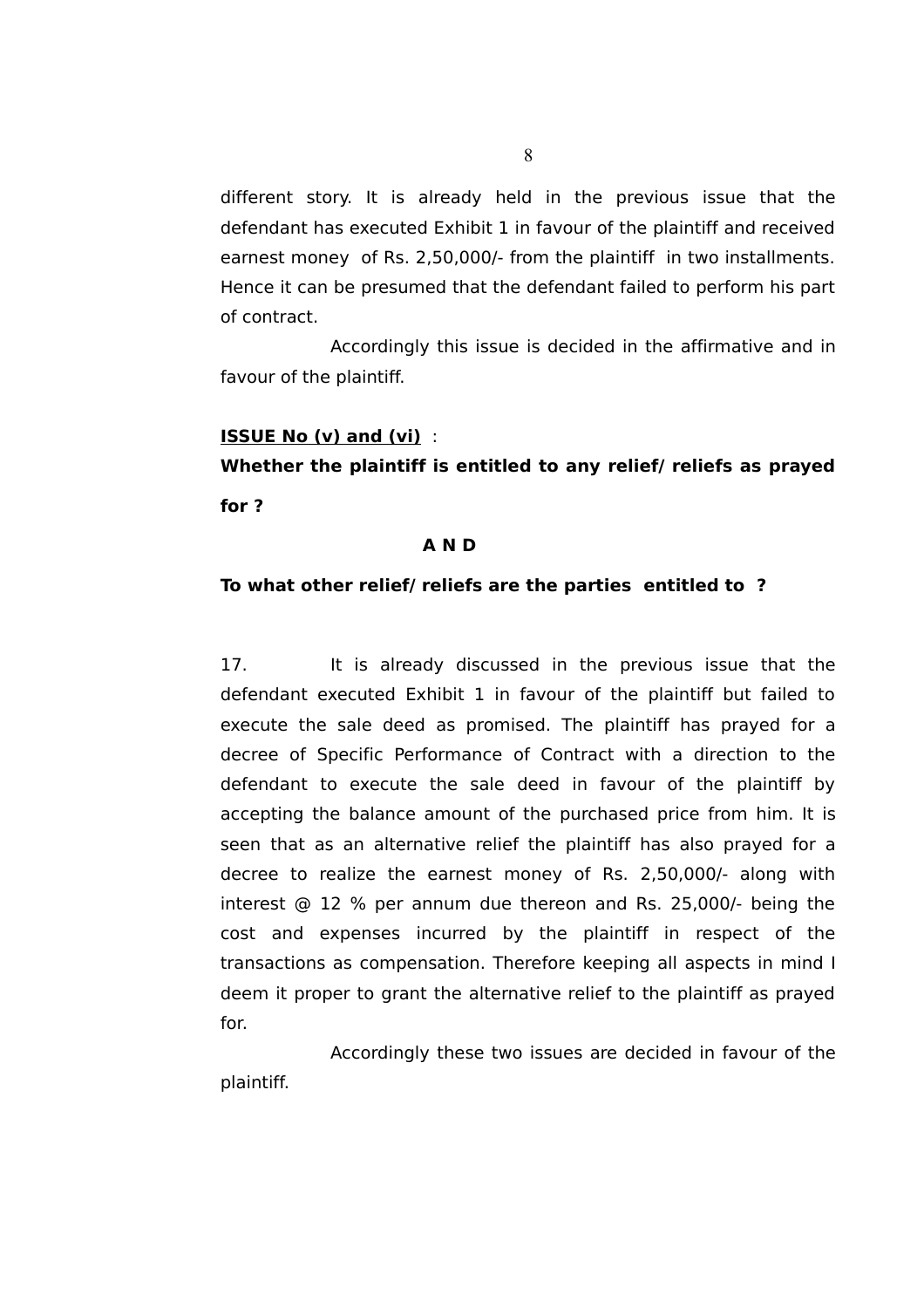# **O R D E R**

18. In the result, the suit is decreed on contest with cost.

The plaintiff is entitled to get a sum of Rs. 2,50,000/- (Two lakhs Fifty Thousand only) along with interest @ 12% per annum due thereon and Rs. 25,000/-( Twenty Five thousand only) being the cost and expenses incurred by the plaintiff in respect of the transactions. As compensation from the defendant.

The defendant is directed to pay the aforementioned money to the plaintiff within two months from the date of this order.

Prepare decree accordingly.

Given under my hand and seal of this court on this the 29<sup>th</sup> day of February/2020.

> Civil Judge Nalbari

Dictated & Corrected by me

 Civil Judge Nalbari